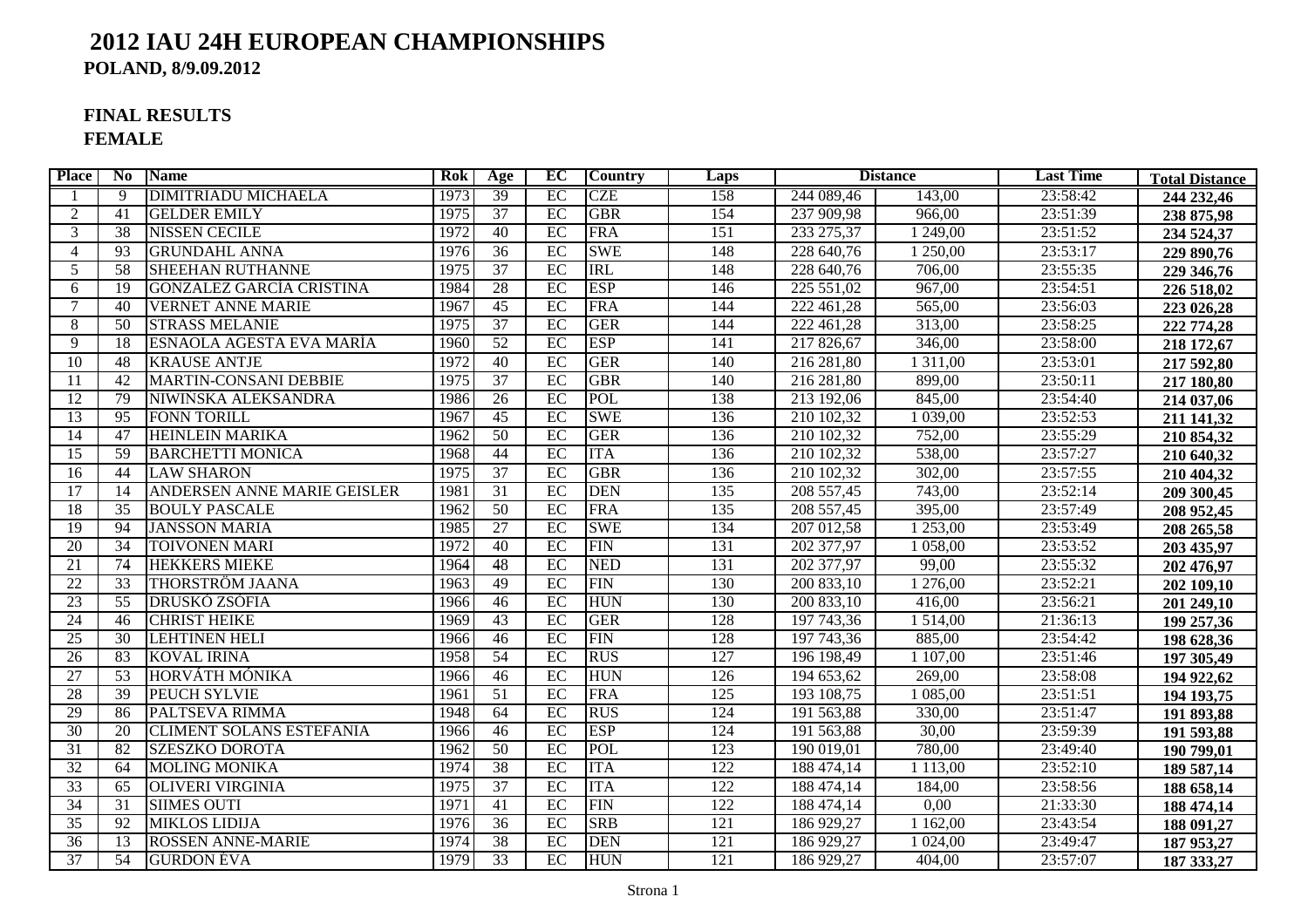## **2012 IAU 24H EUROPEAN CHAMPIONSHIPS**

**POLAND, 8/9.09.2012**

#### **FINAL RESULTS**

**FEMALE**

| Place           | No.             | <b>Name</b>                          | Rok  | Age             | EC              | <b>Country</b> | Laps              | <b>Distance</b>         |           | <b>Last Time</b> | <b>Total Distance</b> |
|-----------------|-----------------|--------------------------------------|------|-----------------|-----------------|----------------|-------------------|-------------------------|-----------|------------------|-----------------------|
| $\overline{38}$ | 29              | <b>ANTELL TARJA</b>                  | 1964 | 48              | EC              | FIN            | 121               | 186 929,27              | 208,00    | 23:56:01         | 187 137,27            |
| 39              | 66              | <b>VALDO SARA</b>                    | 1974 | 38              | EC              | <b>ITA</b>     | 119               | 183 839,53              | 817,00    | 23:50:53         | 184 656,53            |
| $\overline{40}$ | 97              | <b>MYTROFANOVA NINA</b>              | 1957 | $\overline{55}$ | $\overline{EC}$ | <b>UKR</b>     | 119               | 183 839,53              | 106,00    | 23:59:17         | 183 945,53            |
| 41              | $\overline{12}$ | <b>MAHATO ANNEDORTHE</b>             | 1970 | 42              | EC              | <b>DEN</b>     | 118               | 182 294,66              | 1 276,00  | 23:35:59         | 183 570,66            |
| 42              | 56              | <b>VAJDA ANITA</b>                   | 1976 | 36              | EC              | <b>HUN</b>     | 118               | 182 294,66              | 1 148,00  | 23:42:12         | 183 442,66            |
| 43              | 32              | SINISALO MARJUKKA                    | 1960 | $\overline{52}$ | EC              | <b>FIN</b>     | 117               | 180 749,79              | 207,00    | 23:56:05         | 180 956,79            |
| 44              | 85              | POPOVA LUBOV                         | 1983 | 29              | EC              | <b>RUS</b>     | $\frac{116}{116}$ | 179 204,92              | 1 107,00  | 23:51:46         | 180 311,92            |
| $\overline{45}$ | 43              | <b>HATHAWAY KAREN</b>                | 1977 | $\overline{35}$ | EC              | <b>GBR</b>     | $\frac{116}{116}$ | 179 204,92              | 752,00    | 23:56:02         | 179 956,92            |
| 46              | $\overline{37}$ | <b>MASSIF CATHERINE</b>              | 1964 | 48              | EC              | <b>FRA</b>     | 113               | 174 570,31              | 860,00    | 23:55:08         | 175 430,31            |
| 47              | 49              | <b>SEIDEL GRIT</b>                   | 1970 | 42              | EC              | <b>GER</b>     | 111               | 171 480,57              | 752,00    | 23:54:09         | 172 232,57            |
| 48              | $\overline{10}$ | NEMECKOVA MARTINA                    | 1965 | 47              | EC              | <b>CZE</b>     | 110               | 169 935,70              | 1 1 28,00 | 23:49:43         | 171 063,70            |
| 49              | 87              | <b>REUTOVICH IRINA</b>               | 1950 | $\overline{62}$ | EC              | <b>RUS</b>     | 107               | 165 301,09              | 757,00    | 23:51:01         | 166 058,09            |
| $\overline{50}$ | $\overline{51}$ | <b>MAKAI VIKTÓRIA</b>                | 1980 | 32              | EC              | <b>HUN</b>     | $\overline{105}$  | 162 211,35              | 688,00    | 23:48:37         | 162 899,35            |
| 51              | 17              | <b>ANDERSEN KITT</b>                 | 1967 | $\overline{45}$ | EC              | <b>DEN</b>     | 104               | 160 666,48              | 1 0 24,00 | 23:49:46         | 161 690,48            |
| $\overline{52}$ | 61              | DI VITO LORENA ANTONIETTA            | 1962 | $\overline{50}$ | EC              | <b>ITA</b>     | 104               | 160 666,48              | 330,00    | 23:49:47         | 160 996,48            |
| $\overline{53}$ | 27              | <b>JALAJAS KRISTA</b>                | 1987 | $\overline{25}$ | EC              | <b>EST</b>     | 101               | 156 031,87              | 165,00    | 23:58:27         | 156 196,87            |
| 54              | 63              | <b>GROSS ANNEMARIE</b>               | 1969 | 43              | EC              | <b>ITA</b>     | 101               | 156 031,87              | 0,00      | 17:14:17         | 156 031,87            |
| 55              | 62              | <b>FOSSATI MARIA ILARIA</b>          | 1972 | 40              | EC              | <b>ITA</b>     | 100               | 154 487,00              | 0,00      | 18:21:02         | 154 487,00            |
| $\overline{56}$ | 81              | <b>MIZERA AGNIESZKA</b>              | 1969 | 43              | EC              | POL            | 98                | 151 397,26              | 0.00      | 19:49:23         | 151 397,26            |
| 57              | 80              | <b>BANASIAK ALICJA</b>               | 1952 | 60              | EC              | POL            | 98                | 151 397,26              | 0,00      | 19:49:24         | 151 397,26            |
| 58              | 22              | <b>JIMENEZ MARTÍN CARMEN YOLANDA</b> | 1963 | 49              | EC              | <b>ESP</b>     | 95                | 146 762,65              | 71,00     | 23:59:15         | 146 833,65            |
| 59              | 45              | <b>SALTER JENNIFER</b>               | 1974 | $\overline{38}$ | EC              | <b>GBR</b>     | 94                | 145 217,78              | 0,00      | 15:26:13         | 145 217,78            |
| 60              | 96              | LABARTKAVA LARYSA                    | 1949 | $\overline{63}$ | EC              | <b>UKR</b>     | $\overline{92}$   | 142 128,04              | 843,00    | 23:52:42         | 142 971,04            |
| 61              | 99              | STAROSELSKA IULIIA                   | 1960 | 52              | EC              | <b>UKR</b>     | 92                | $\overline{142}$ 128,04 | 106,00    | 23:59:01         | 142 234,04            |
| 62              | 16              | <b>ANDERSEN TINA</b>                 | 1976 | 36              | EC              | <b>DEN</b>     | 90                | 139 038,30              | 1 531,00  | 16:39:28         | 140 569,30            |
| 63              | 84              | <b>MASLOVA TATYANA</b>               | 1975 | 37              | EC              | <b>RUS</b>     | 90                | 139 038,30              | 0.00      | 16:31:29         | 139 038,30            |
| 64              | 72              | <b>ZUMBERGA MARTA</b>                | 1989 | 23              | EC              | <b>LAT</b>     | 89                | 137 493,43              | 249,00    | 23:51:54         | 137 742,43            |
| 65              | 11              | HORÁKOVÁ RENATA                      | 1972 | 40              | EC              | <b>CZE</b>     | 88                | 135 948,56              | 965,00    | 23:52:45         | 136 913,56            |
| 66              | 24              | <b>VENNIKAS HELEEN</b>               | 1987 | 25              | EC              | <b>EST</b>     | 85                | 131 313,95              | 673,00    | 23:47:25         | 131 986,95            |
| 67              | 60              | <b>CASIRAGHI MONICA</b>              | 1969 | 43              | EC              | <b>ITA</b>     | 75                | 115 865,25              | 0.00      | 11:31:59         | 115 865,25            |
| 68              | 88              | <b>BORZYKH TATYANA</b>               | 1955 | 57              | EC              | <b>RUS</b>     | 70                | 108 140,90              | 754,00    | 23:51:01         | 108 894,90            |
| 69              | 21              | <b>GARCÍA PORTILLO AMELIA</b>        | 1960 | 52              | EC              | <b>ESP</b>     | 69                | 106 596,03              | 397,00    | 23:55:21         | 106 993,03            |
| 70              | 71              | <b>JEKATERINA DMITRIEVA</b>          | 1981 | $\overline{31}$ | EC              | <b>LAT</b>     | 69                | 106 596,03              | 224,00    | 23:57:25         | 106 820,03            |
| 71              | $\overline{36}$ | <b>FONTAINE Anne Cecile</b>          | 1971 | 41              | EC              | <b>FRA</b>     | 68                | 105 051,16              | 785,00    | 23:42:53         | 105 836,16            |
| 72              | 25              | <b>VENNIKAS PILLE</b>                | 1964 | 48              | EC              | <b>EST</b>     | 68                | 105 051,16              | 673,00    | 23:47:25         | 105 724,16            |
| 73              | 57              | <b>FINN DEIRDRE</b>                  | 1966 | 46              | EC              | <b>IRL</b>     | 67                | 103 506,29              | 0.00      | 13:49:45         | 103 506,29            |
| 74              | 28              | <b>VENNIKAS KRISTINA</b>             | 1992 | $\overline{20}$ | EC              | <b>EST</b>     | 65                | 100 416,55              | 673,00    | 23:47:24         | 101 089,55            |
| 75              | 26              | <b>TROSS SANDRA</b>                  | 1989 | 23              | EC              | <b>EST</b>     | 57                | 88 057,59               | 405,00    | 23:56:41         | 88 462,59             |